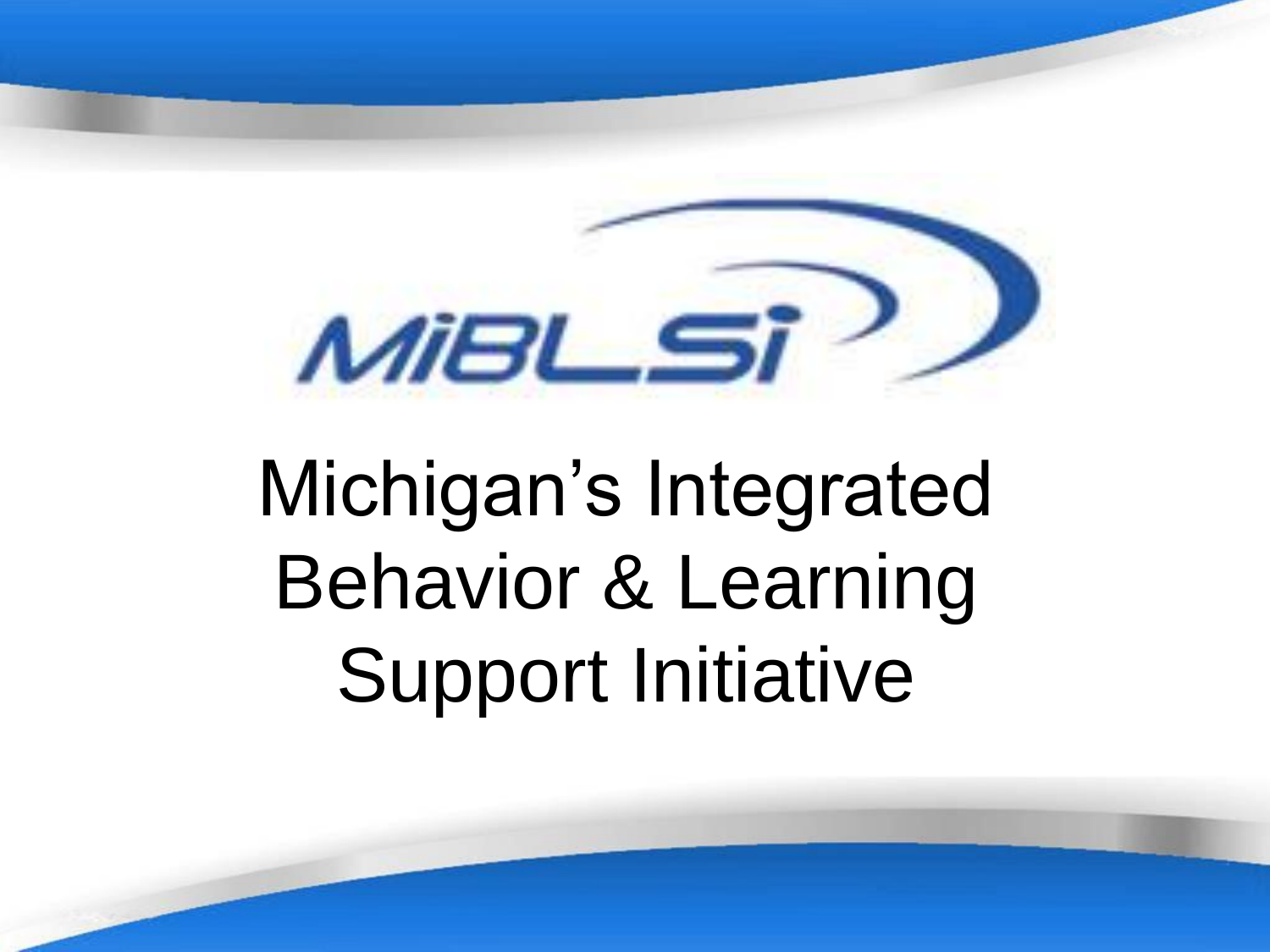# **District Initiative**

- MiBLSi is a 5-year Grant we are in Year 1
- K-12 Collaboration

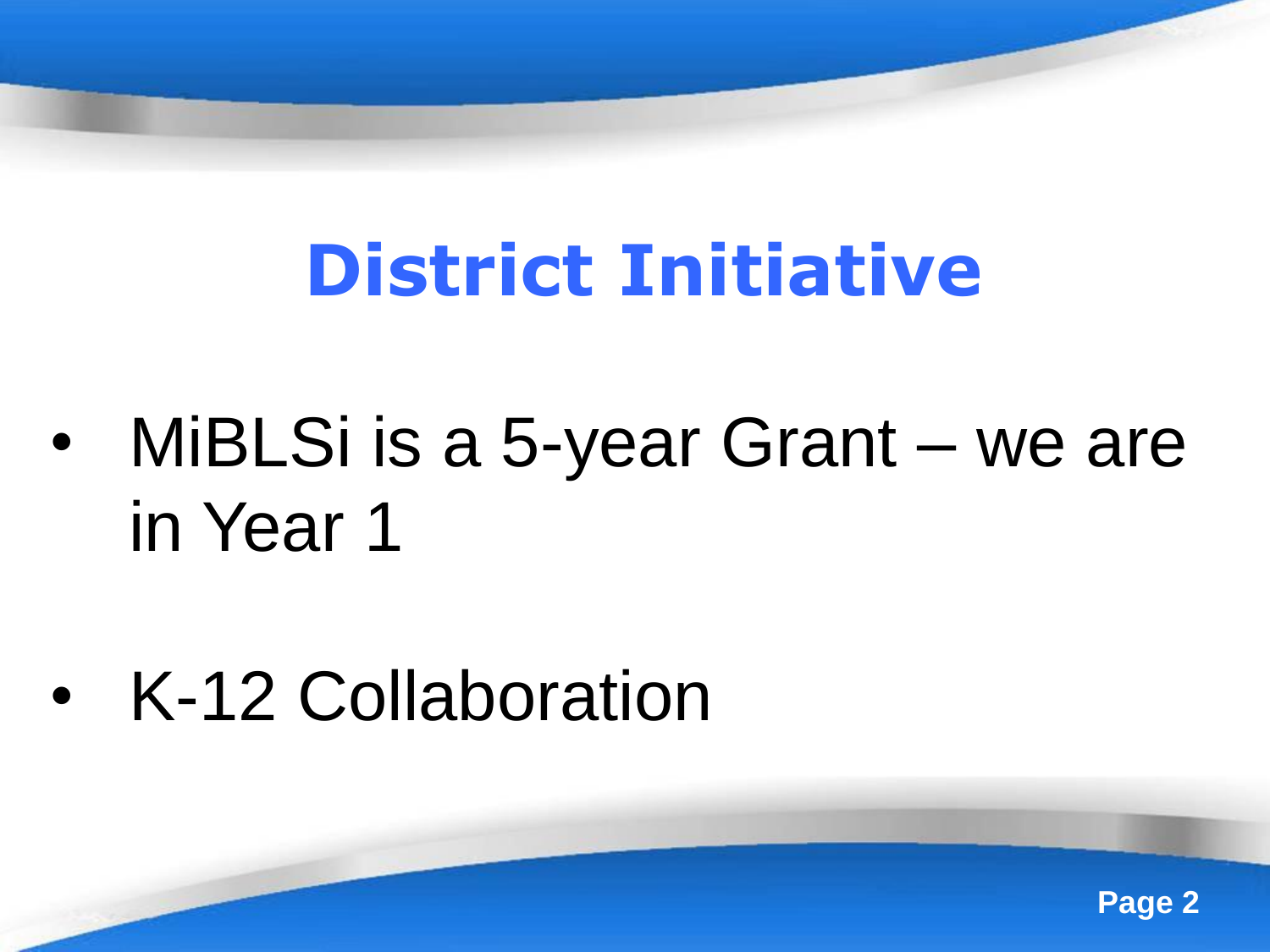# **Leadership Team**

Co-Coaches: Anne Brainard, Lori Foley, Jennifer Bustard

Members: Daughn Majeski, Ross Rosenthal, Vickie Swanson, Dave Walls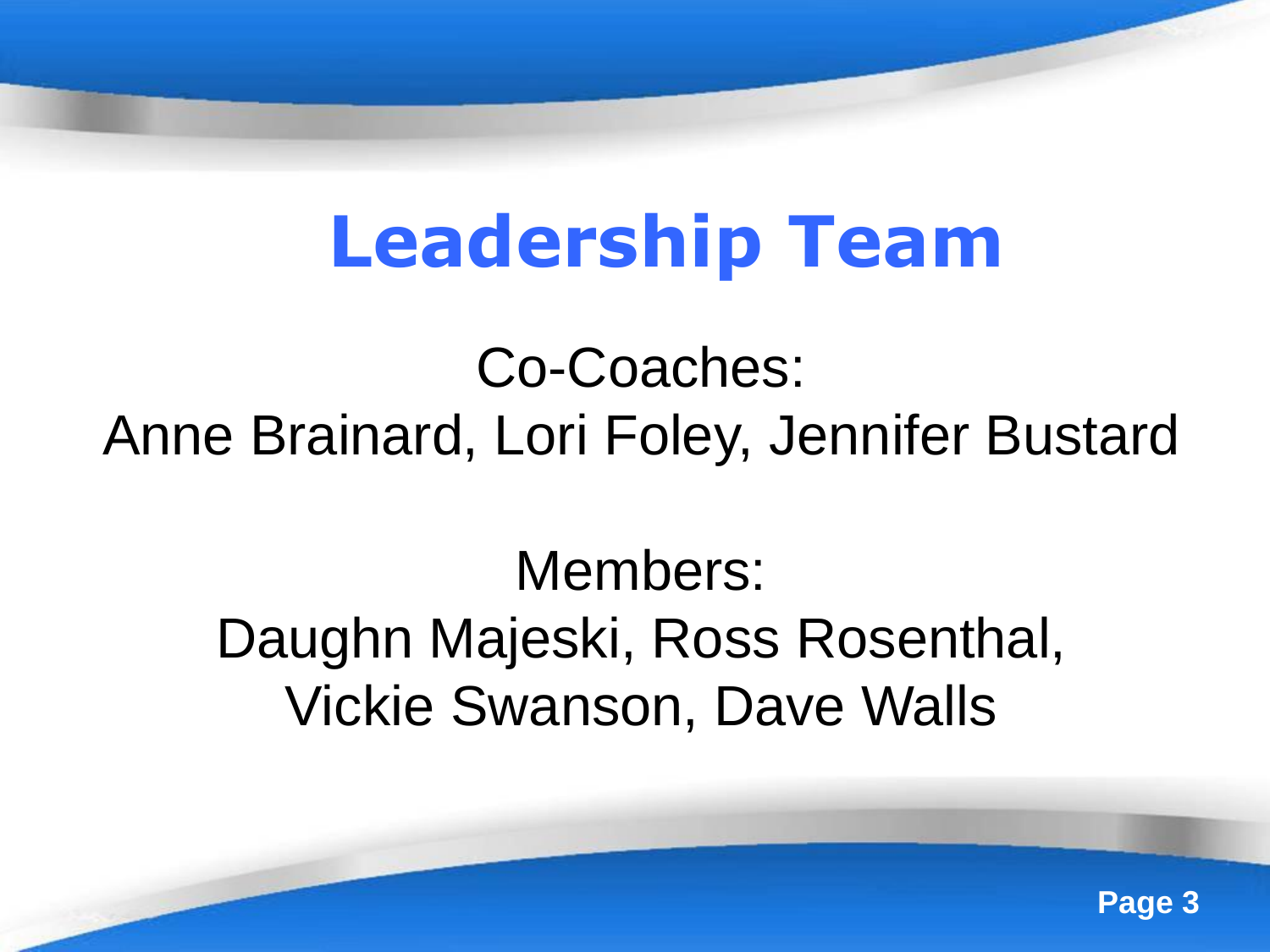# **Building Focus for Year 1**

- Implementation of Behavior Matrix with a focus on attendance
- Teaching of Expectations to all **Stakeholders**
- Data to Support Decision Making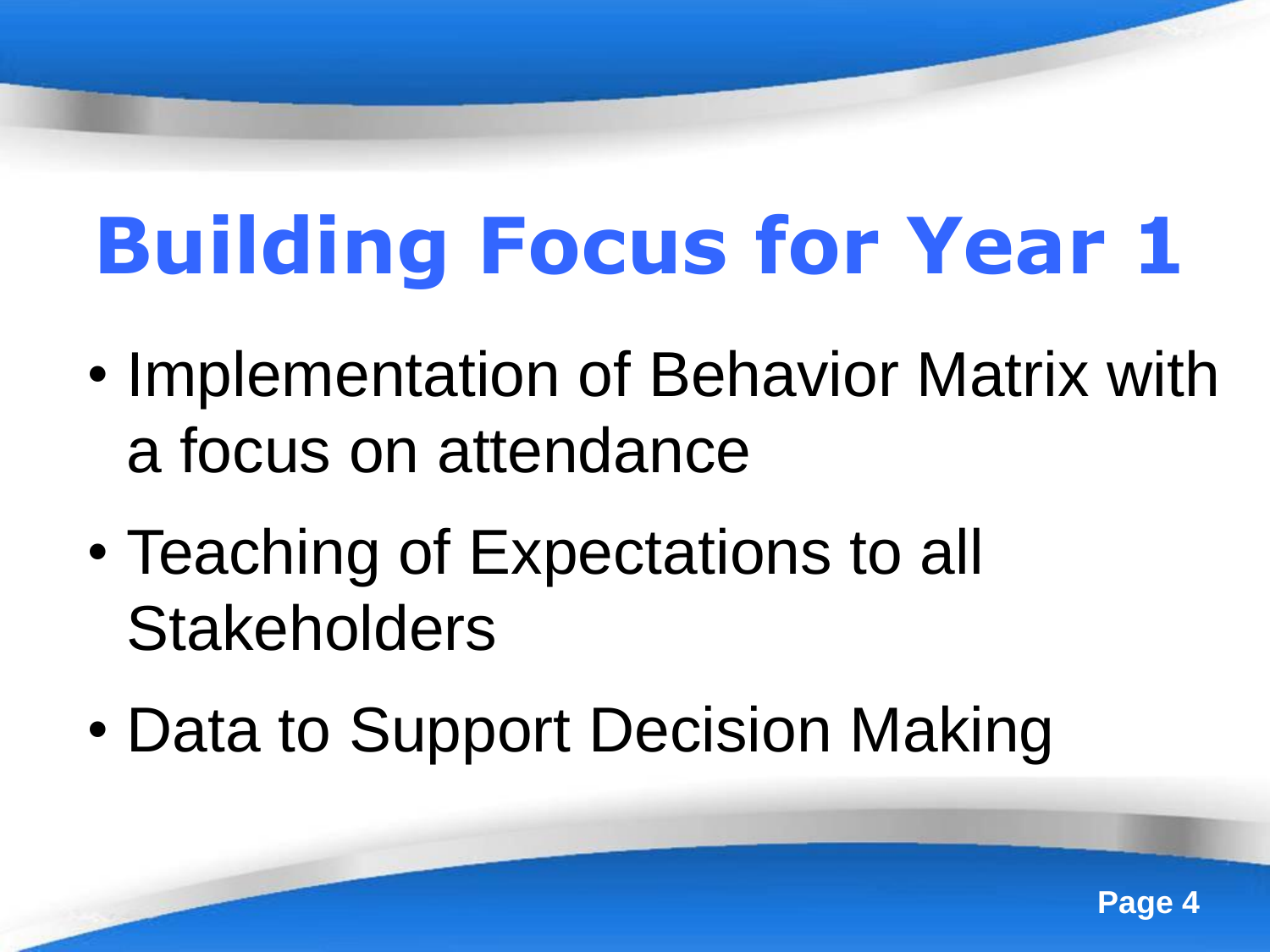

# **High School** "Sailor P.R.I.D.E."

**P**ersonal Responsibility

**R**espect

**I**ntegrity



**E**ngagement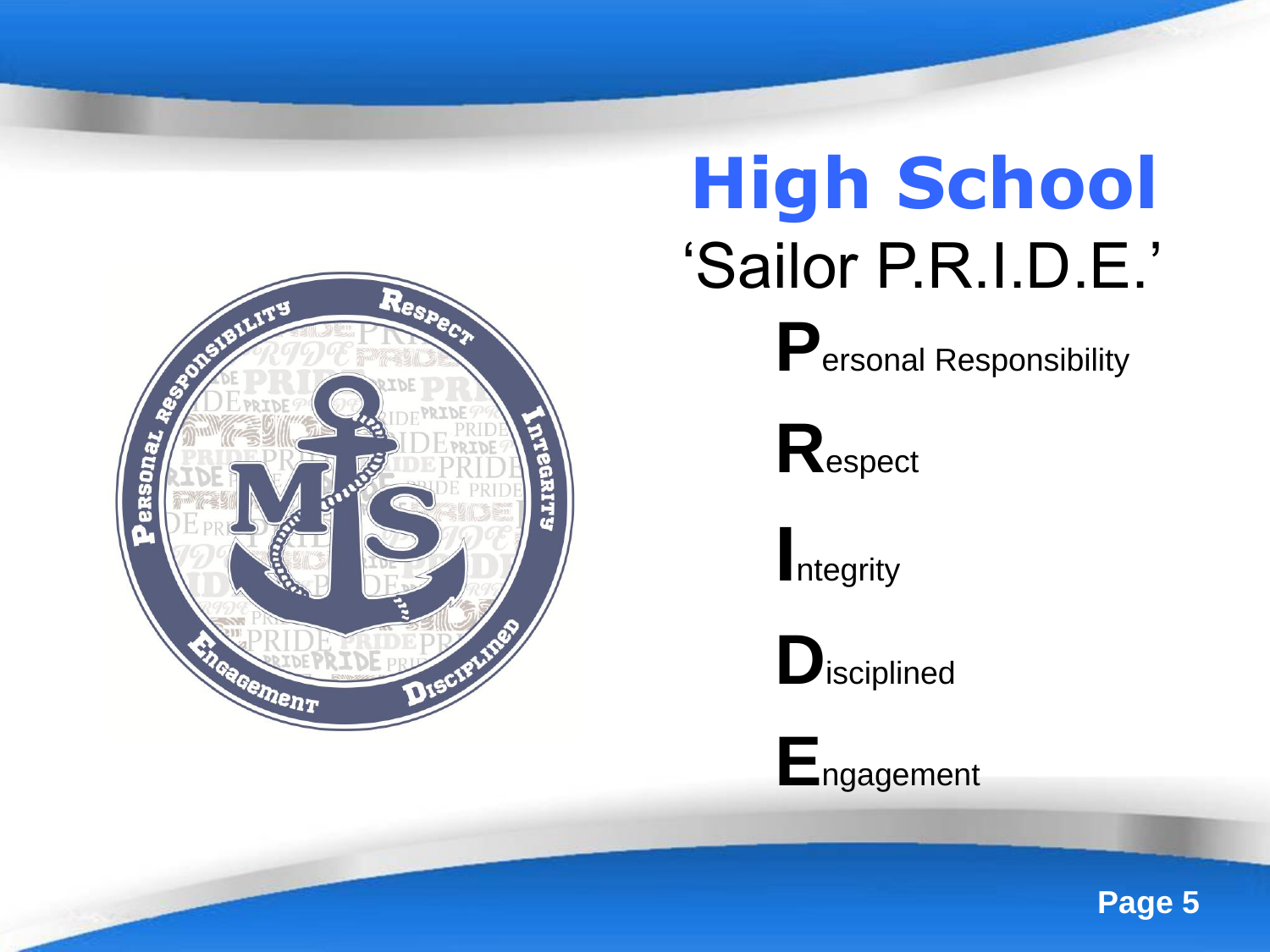### **Behavior Expectations Matrix**

| $\sim$ THIS IS SAILOR COUNTRY  WE DO EVERYTHING WITH PRIDE $\sim$<br>Mona Shores High School Behavior Expectations Matrix |                                                                                                                                                                                   |                                                                                                                                                                                 |                                                                                                                                |                                                                                                                                                    |  |
|---------------------------------------------------------------------------------------------------------------------------|-----------------------------------------------------------------------------------------------------------------------------------------------------------------------------------|---------------------------------------------------------------------------------------------------------------------------------------------------------------------------------|--------------------------------------------------------------------------------------------------------------------------------|----------------------------------------------------------------------------------------------------------------------------------------------------|--|
| $\bigcup_{i=1}^q$ .                                                                                                       | Classrooms                                                                                                                                                                        | <b>Public Areas</b><br>(Hallways, Cafeteria, LMC,<br>Restrooms. School Grounds!                                                                                                 | <b>Transportation and</b><br><b>Parking Lots</b>                                                                               | <b>School Related</b><br><b>Activities</b><br>(Any event Involving Mona<br>Shores High School!                                                     |  |
| P <sub>ersonal</sub><br><b>Responsibility</b><br>Knowing what to do and<br>dolna it                                       | Be on time.<br>Be prepared for class<br>Use class time appropriately<br>Attend class on a daily basis                                                                             | Clean up after yourself<br>Keep food and drink in<br>assigned areas only<br>Report concerns/issues to<br>٠<br><b>stuff</b><br>٠<br>Walt patiently when<br>necessary             | Obey all laws and safety<br>nules<br>Place trash in receptacles                                                                | Follow MSHS rules and<br>quidelines for all on or off<br>campus activities.                                                                        |  |
| Respect<br>Treating others properly with<br>empathy and consideration                                                     | ٠<br>Use positive tone and<br>language<br>Listen to others<br>Follow staff directions<br>٠<br>Respect property of others<br>٠<br>Keep hands to yourself<br>۰<br>Follow dress code | ٠<br>Use positive tone and<br>language<br>٠<br>Follow staff directions<br>٠<br>Respect property of others.<br>٠<br>Keep hands to yourself                                       | . Use positive tone and<br>language<br>. Follow stan directions<br>Respect property of others                                  | Use positive tone and<br>language<br>Follow staff directions<br>Respect property of others.                                                        |  |
| <b>Integrity</b><br>Acting with honesty toward<br>self and school                                                         | <b>Be honest</b><br>Take responsibility<br>Do your own work<br>Report acts of bullying<br>and/or hamssment                                                                        | ۰<br><b>Be honest</b><br>Pay for purchases<br>Report acts of bullying<br>and/or harassment<br>Report aramti or damages<br>Use hallway passes for<br>٠<br>what they are intended | <b>Be honest</b><br>Park in designated areas<br>Have appropriate parking<br>tau<br>Report suspicious or<br>dangerous behaviors | <b>Be honest</b><br>Report suspicious or<br>dangerous behaviors<br>Represent M8H8 In a<br>positive manner                                          |  |
| <b>D</b> isciplined<br>Using self-control to be<br>vour best                                                              | ٠<br>Time on task<br>Honor due dates<br>٠<br>Give your best enot<br>٠<br>Develop good study habits<br>Respond appropriately to<br>criticism and instruction                       | ٠<br>Use positive tone and<br>language<br>Use an "indoor voice"<br>٠<br>Respond calmly and<br>respectfully                                                                      | Follow school quidelines at<br>all financi<br>Use caution when entering<br>or exiting the parking lot                          | Follow rules of the event<br>Demonstrate appropriate<br>Behavior<br>Respond appropriately to<br>cattle la mi<br>Serve as an ambassador<br>for MSHS |  |
| Engagement<br>Demonstrating a positive<br><b>Interest</b>                                                                 | Actively participate in class<br>activities<br><b>Help and support</b><br>class mades.<br>Be physically and mentally<br>present                                                   | Make MSHS a better place<br>for all<br>٠<br>Make everyone feel<br>welcome at MSH8                                                                                               | Make MSH8 a better place<br>for all<br>Drive safety<br>Plck up litter<br>Make everyone feel<br>welcome at M8H8                 | Become Involved<br>Use your 'Sallor' oride<br>Enthus lastically support<br>participants.                                                           |  |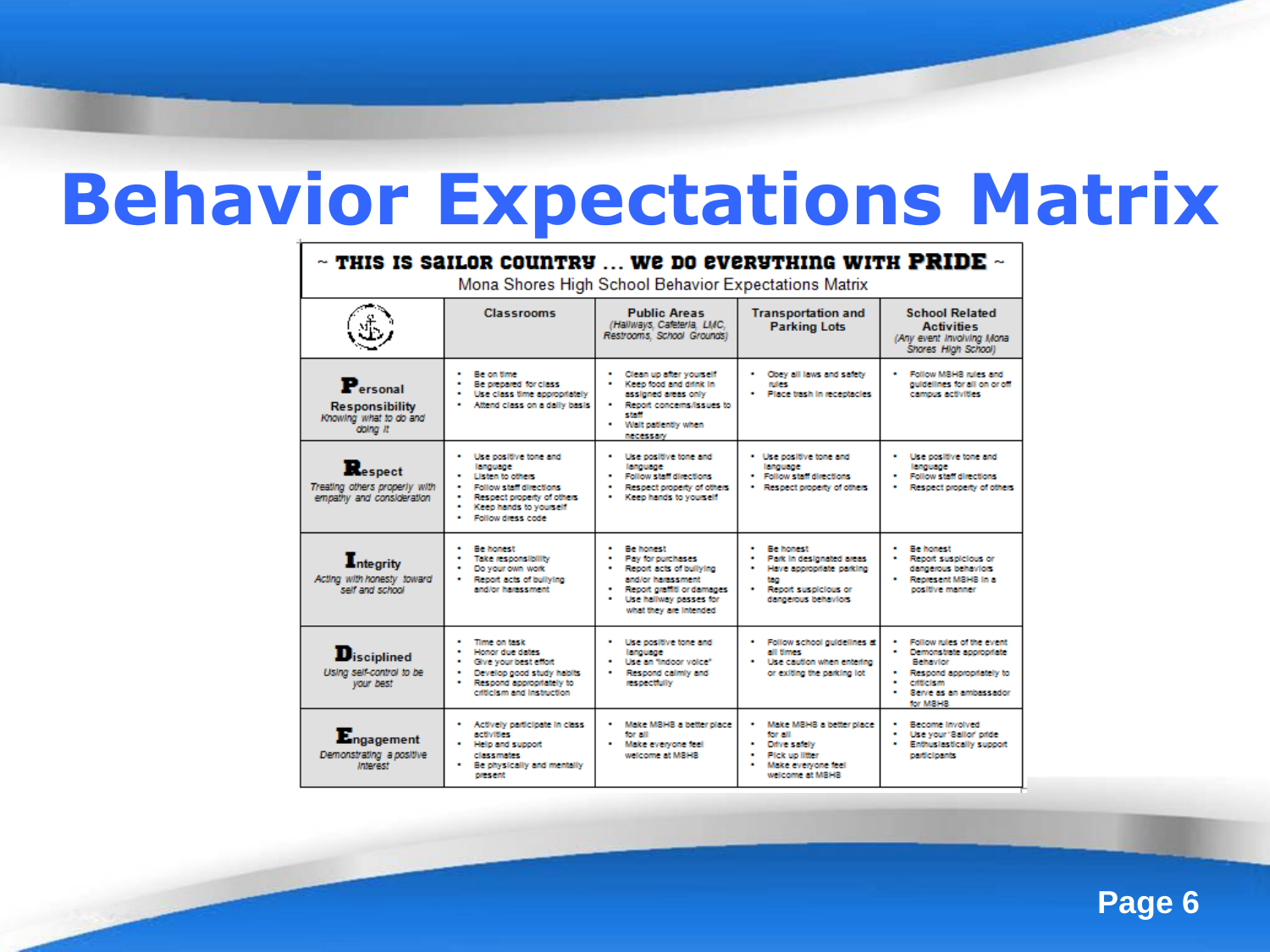# **Teaching of Behavior Expectations**

- Registration packets PBIS brochure
- Staff training ½ day in August
- Student training 1<sup>st</sup> day of school; periodic video announcements ; trimester reviews
- New student families counselors
- Area businesses donations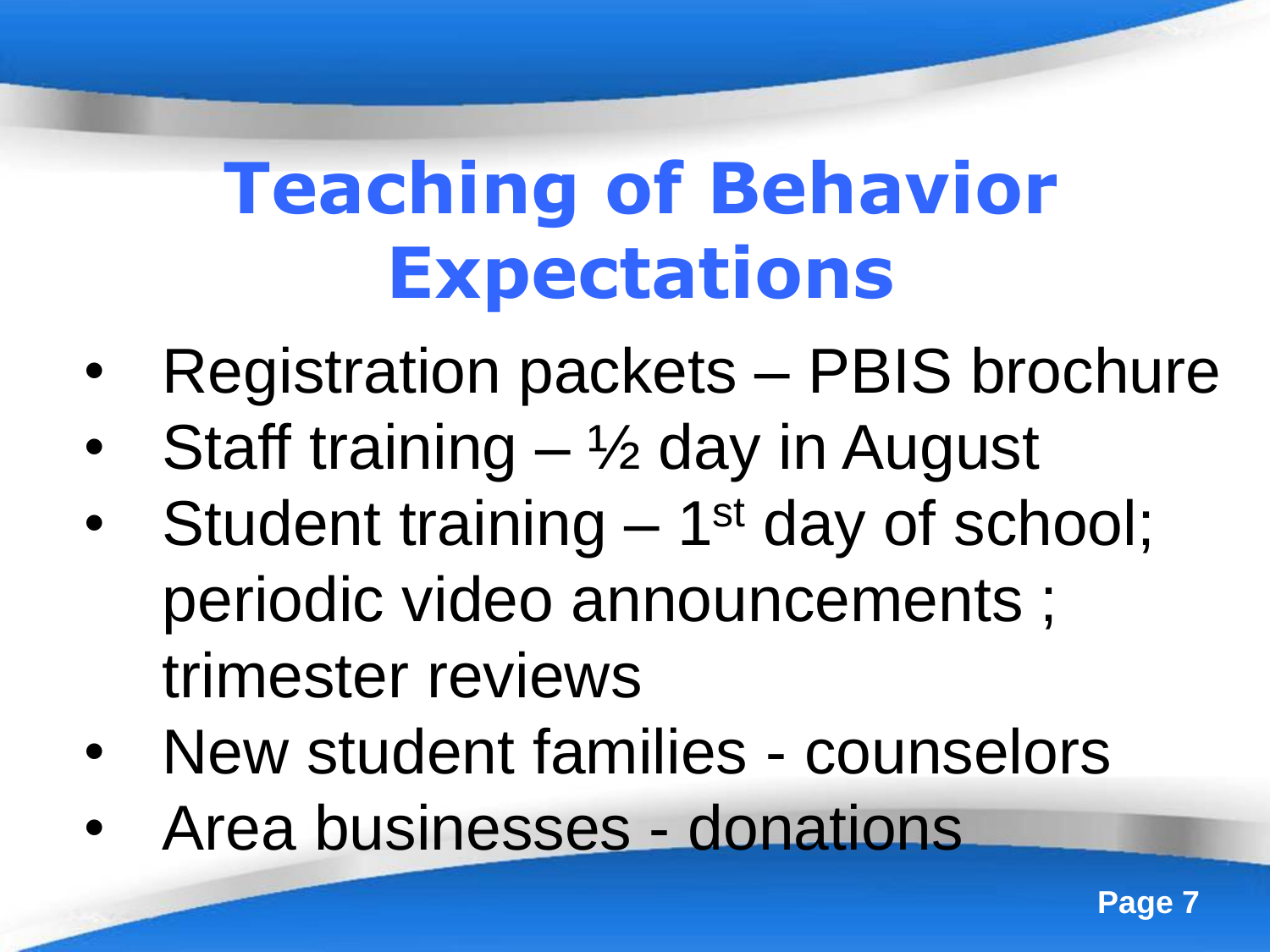

## **1 st HOUR**

#### **General Announcements:**

- $\triangleright$  Daily time schedule (pg. 4)
- $\triangleright$  Today's time schedule (pg. 4)
- Lunch Assignments (pgs. 35-36)
- $\triangleright$  If you haven't received a student agenda book, stop in the LMC.

#### **Agenda Book Review Sections:**

- $\triangleright$  Attendance (pgs. 41-43)
- $\triangleright$  Hall Passes (pg. 49)

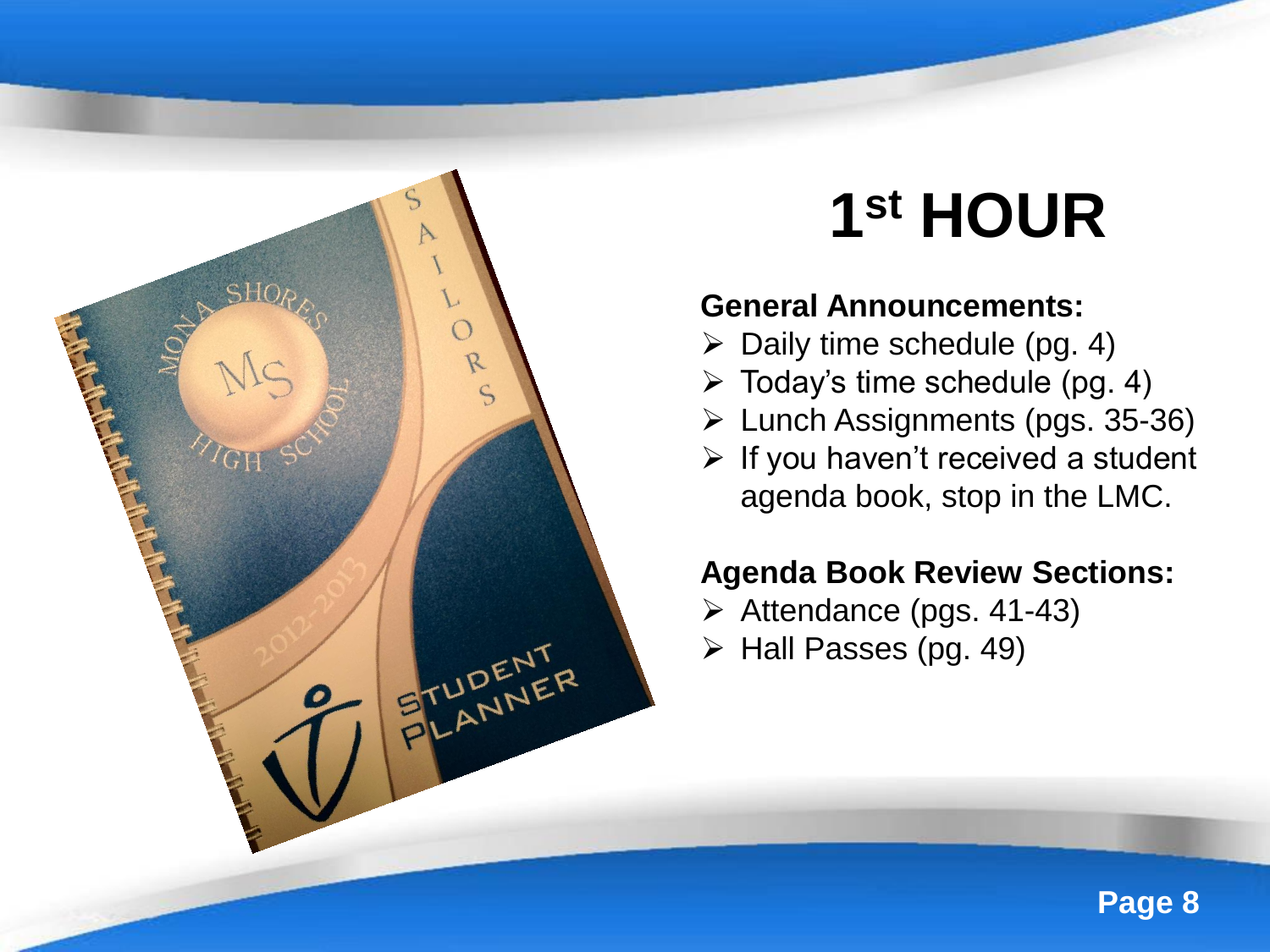# SAILOR P.R.I.D.E.

# P**ersonal Responsibility**

#### *Knowing what to do and doing it*



| े<br>पौर                                                                            | <b>Classrooms</b>                                                                                    | <b>Public Areas</b><br>(Hallways, Cafeteria, LMC,<br>Restrooms, School Grounds)                                                                    | <b>Transportation and</b><br><b>Parking Lots</b>               | <b>School Related</b><br><b>Activities</b><br>(Any event involving Mona<br><b>Shores High School)</b> |
|-------------------------------------------------------------------------------------|------------------------------------------------------------------------------------------------------|----------------------------------------------------------------------------------------------------------------------------------------------------|----------------------------------------------------------------|-------------------------------------------------------------------------------------------------------|
| P <sub>ersonal</sub><br><b>Responsibility</b><br>Knowing what to do and<br>doina it | Be on time<br>Be prepared for class<br>Use class time appropriately<br>Attend class on a daily basis | Clean up after yourself<br>Keep food and drink in<br>assigned areas only<br>Report concerns/issues to<br>staff<br>Wait patiently when<br>necessary | Obey all laws and safety<br>rules<br>Place trash in receptades | Follow MSHS rules and<br>quidelines for all on or off<br>campus activities                            |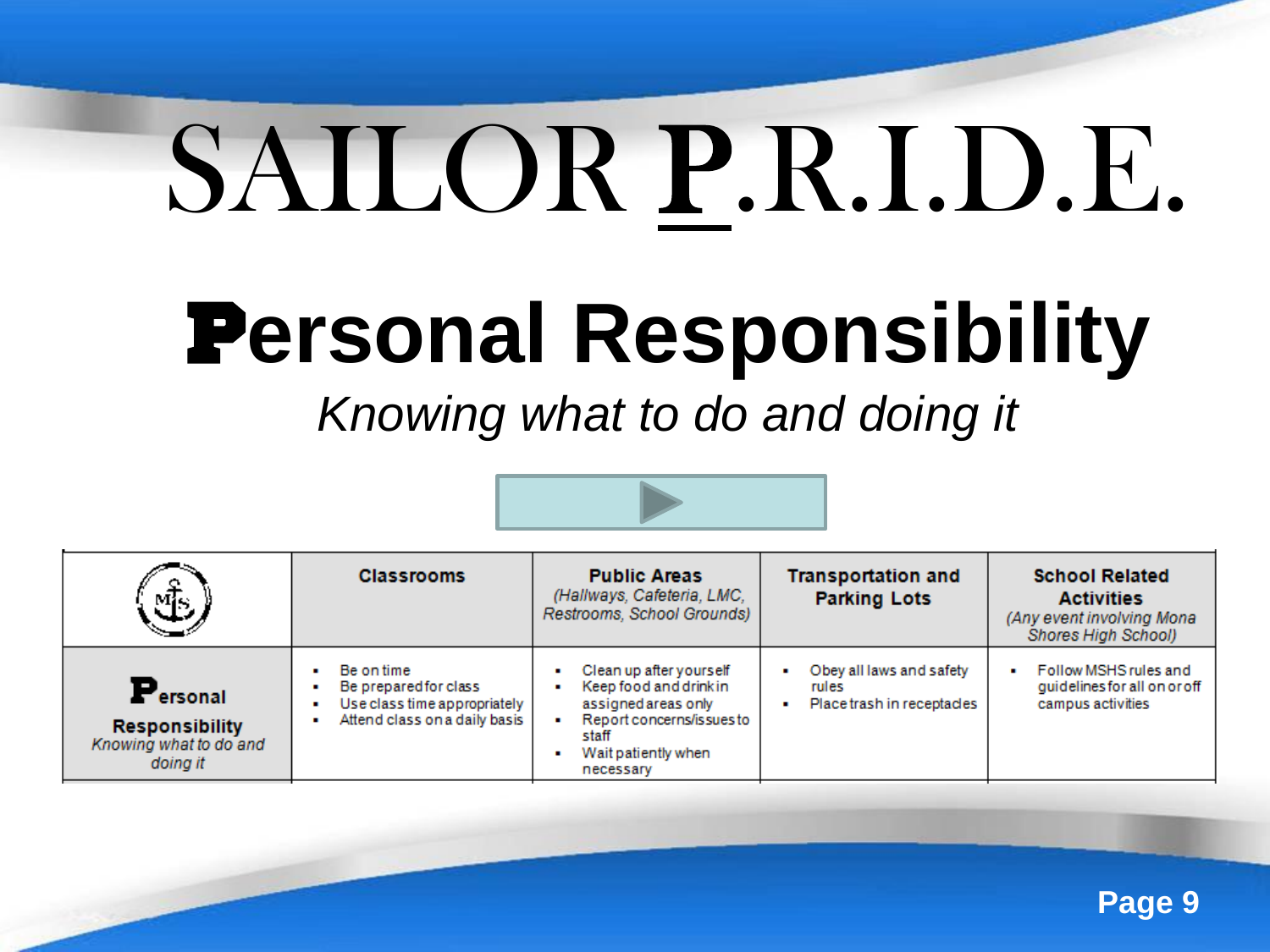### P**ersonal Responsibility** *Knowing what to do and doing it*

- 1) What are some examples of being responsible?
- 2) How can you show responsibility daily in your classes or at school, in general?
- 3) What have you learned from being responsible?

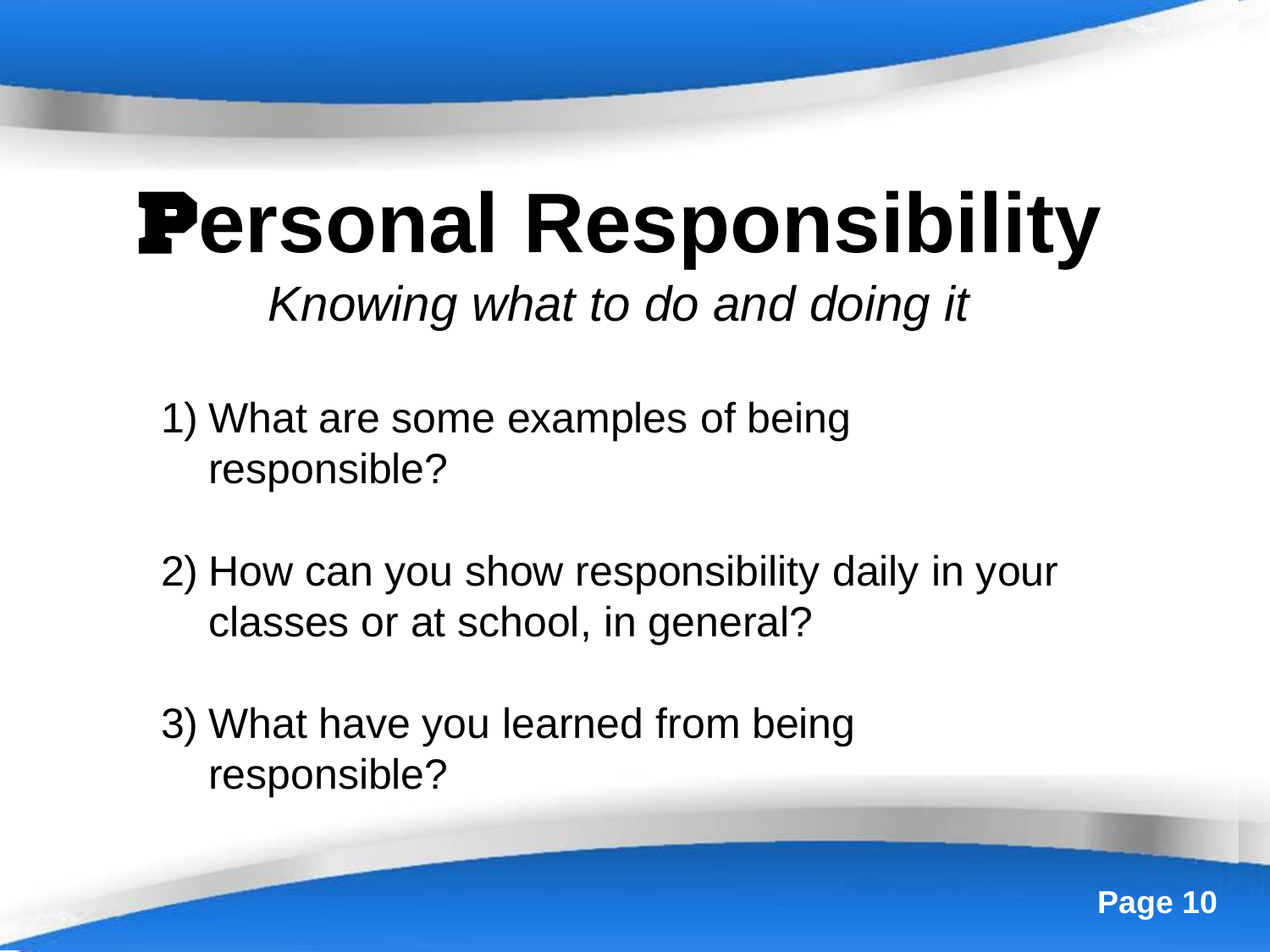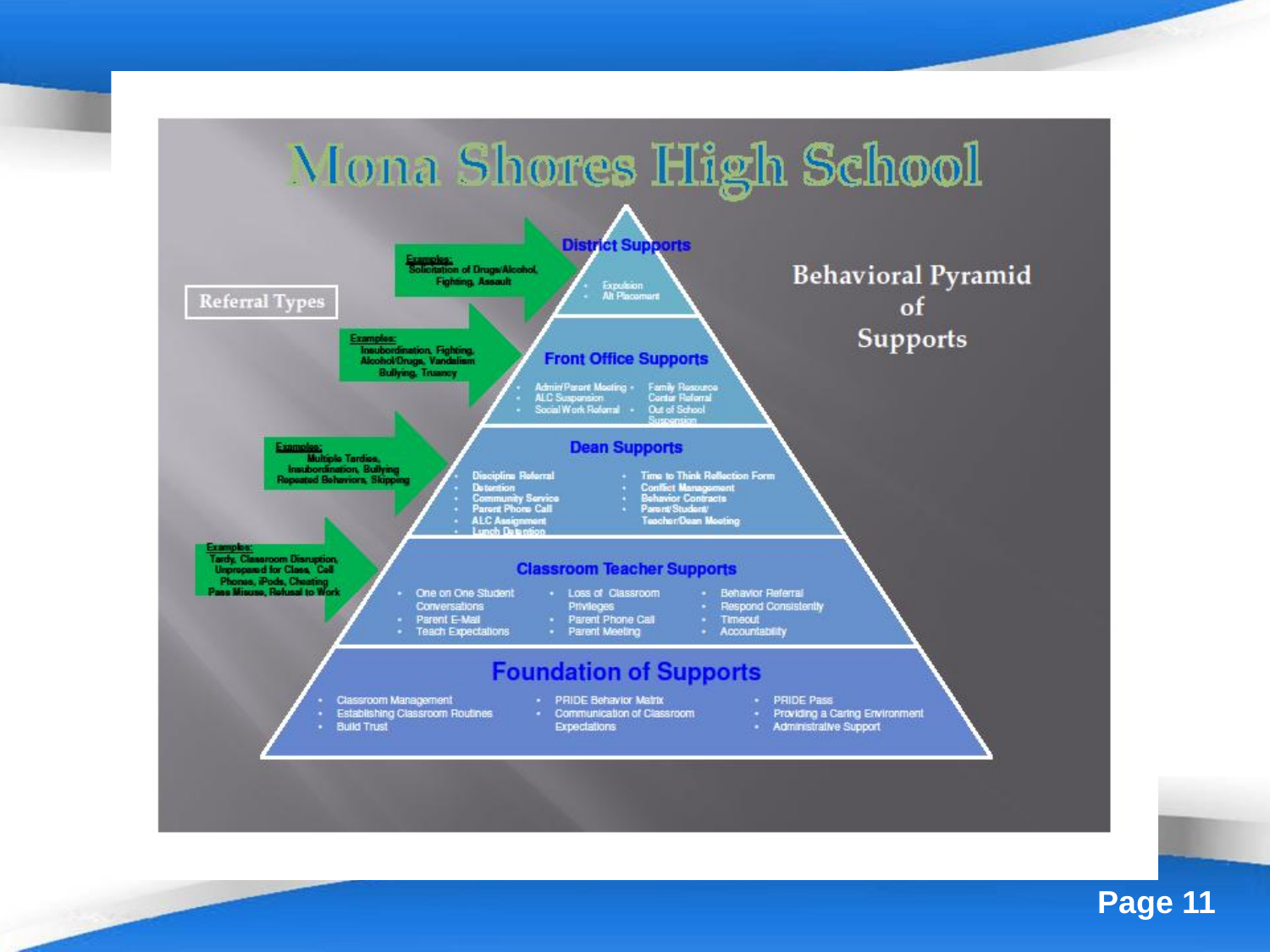**Minor Discipline**



|                 | <b>Classroom Disruption</b> | <b>Disrespect</b> | Insubordination |  |
|-----------------|-----------------------------|-------------------|-----------------|--|
| $11 - 12 - 1st$ | 81                          | 13                | 49              |  |
| $12 - 13 - 1st$ | 89                          | 21                | 59              |  |
| 11-12 - 2nd     | 85                          | 14                | 80              |  |
| 12-13 - 2nd     | 59                          |                   | 61              |  |
| 11-12 - 3rd     | 68                          | 19                | 108             |  |
| 12-13 - 3rd     | 12                          |                   | 18              |  |
| 12-13 Proj      | 30                          |                   | 45              |  |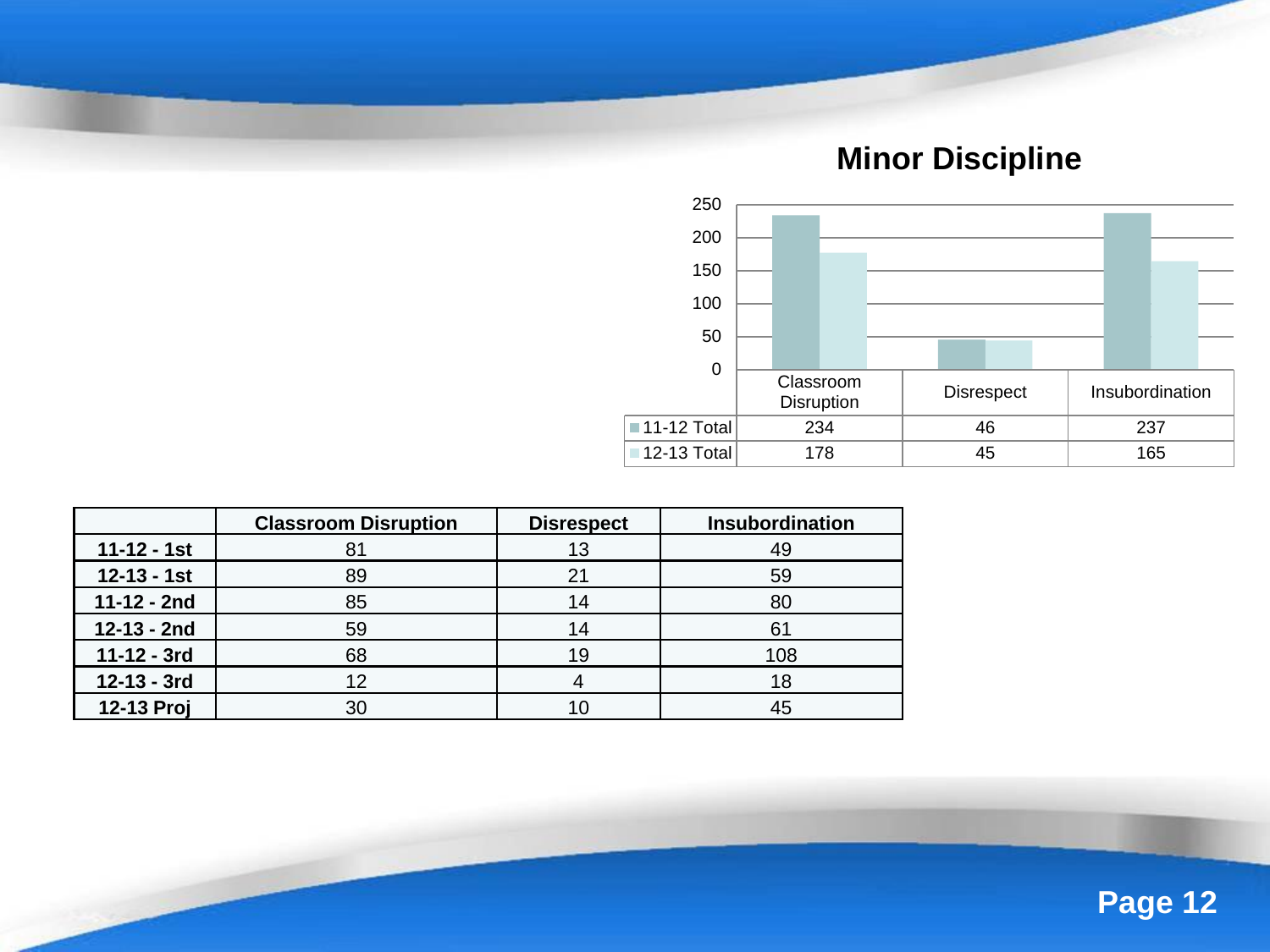#### **Major Discipline**

|                                   | 2011-2012 | 2012-2013      |
|-----------------------------------|-----------|----------------|
| <b>Fighting</b>                   | 4         | $\overline{2}$ |
| <b>Physical Altercation</b>       | 10        | 3              |
| <b>Bullying</b>                   | 10        | 3              |
| <b>Verbal Altercation</b>         | 13        | 3              |
| <b>Possession or Use of Drugs</b> | 8         | 5              |
| <b>Tobacco</b>                    | 8         | 6              |
| <b>Alcohol</b>                    | 3         | 3              |
| <b>Truancy</b>                    | 296       | 187            |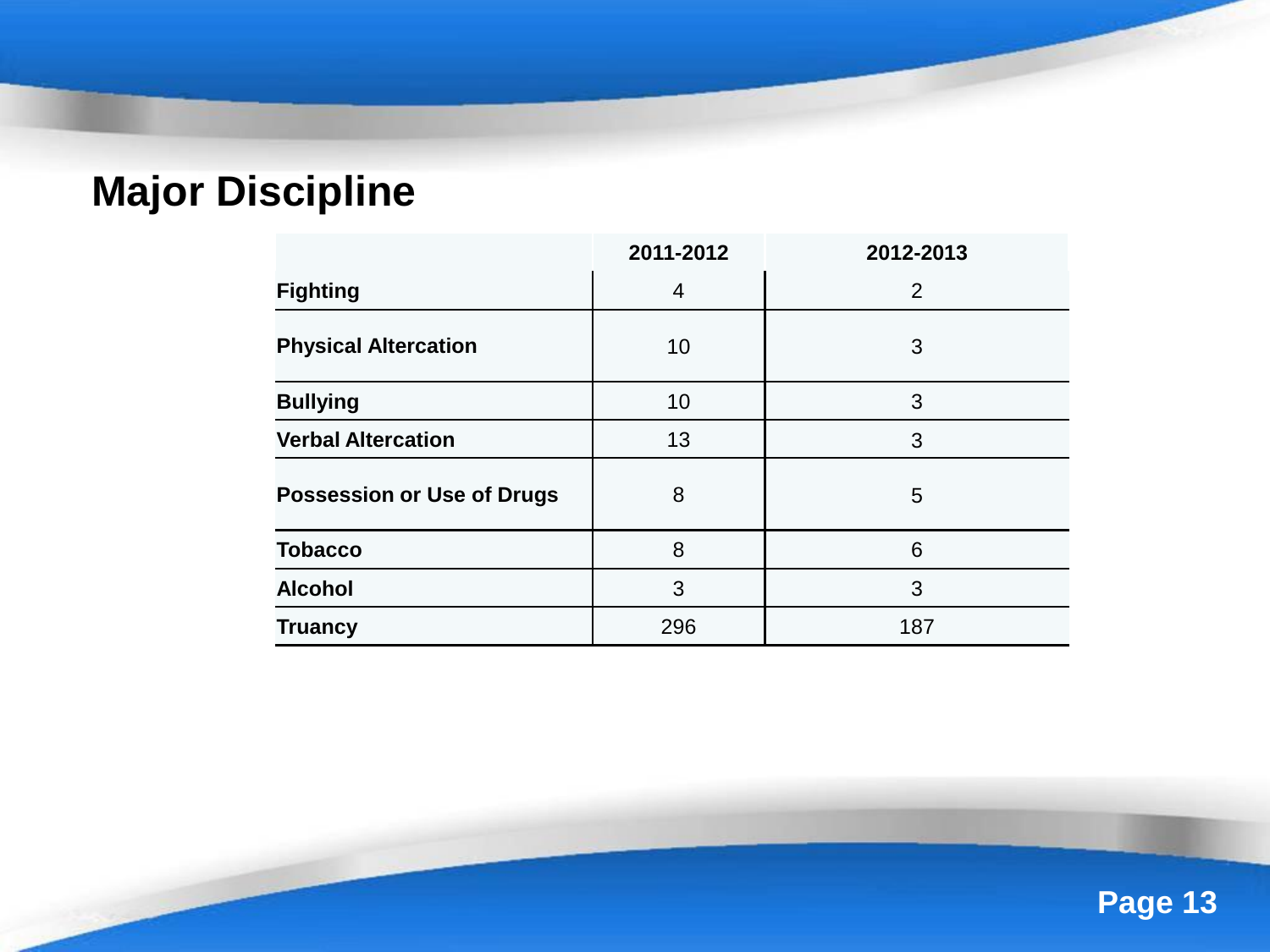| <b>Tardies</b> | 2011-2012 |            |     | 2012-2013   |     |     |          |
|----------------|-----------|------------|-----|-------------|-----|-----|----------|
|                | 1st       | <u>2nd</u> | 3rd | <u> 1st</u> | 2nd | 3rd | Proj 3rd |
| 9th            | 35        | 71         | 162 | 42          | 88  | 17  | 45       |
| 10th           | 29        | 80         | 132 | 70          | 102 | 17  | 45       |
| 11th           | 95        | 97         | 219 | 102         | 116 | 19  | 51       |
| 12th           | 37        | 66         | 54  | 52          | 141 | 9   | 24       |
| <b>Total</b>   | 196       | 314        | 567 | 266         | 447 | 62  | 165      |



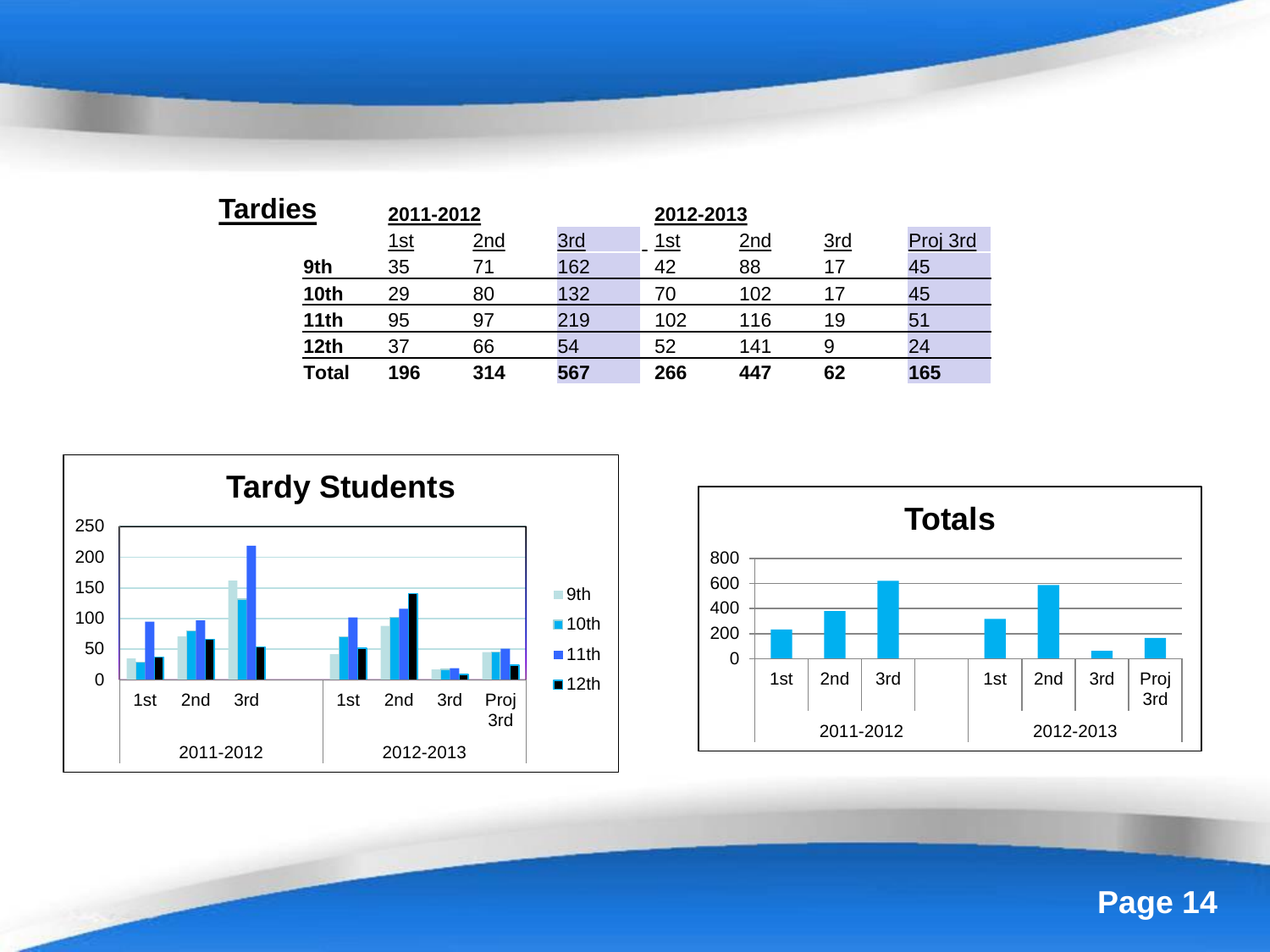| Truants | 2011-2012   |     |     | 2012-2013 |     |     |          |
|---------|-------------|-----|-----|-----------|-----|-----|----------|
|         | <u> 1st</u> | 2nd | 3rd | 1st       | 2nd | 3rd | Proj 3rd |
| 9th     | 10          | 17  | 37  |           | 10  |     | 19       |
| 10th    | 12          | 16  | 26  | 11        | 9   |     | 29       |
| 11th    | 43          | 26  | 28  | 37        | 91  | 17  | 45       |
| 12th    | 18          | 30  | 6   | 19        | 28  | 6   | 16       |
| Total   | 84          | 89  | 97  | 69        | 78  | 41  | 109      |



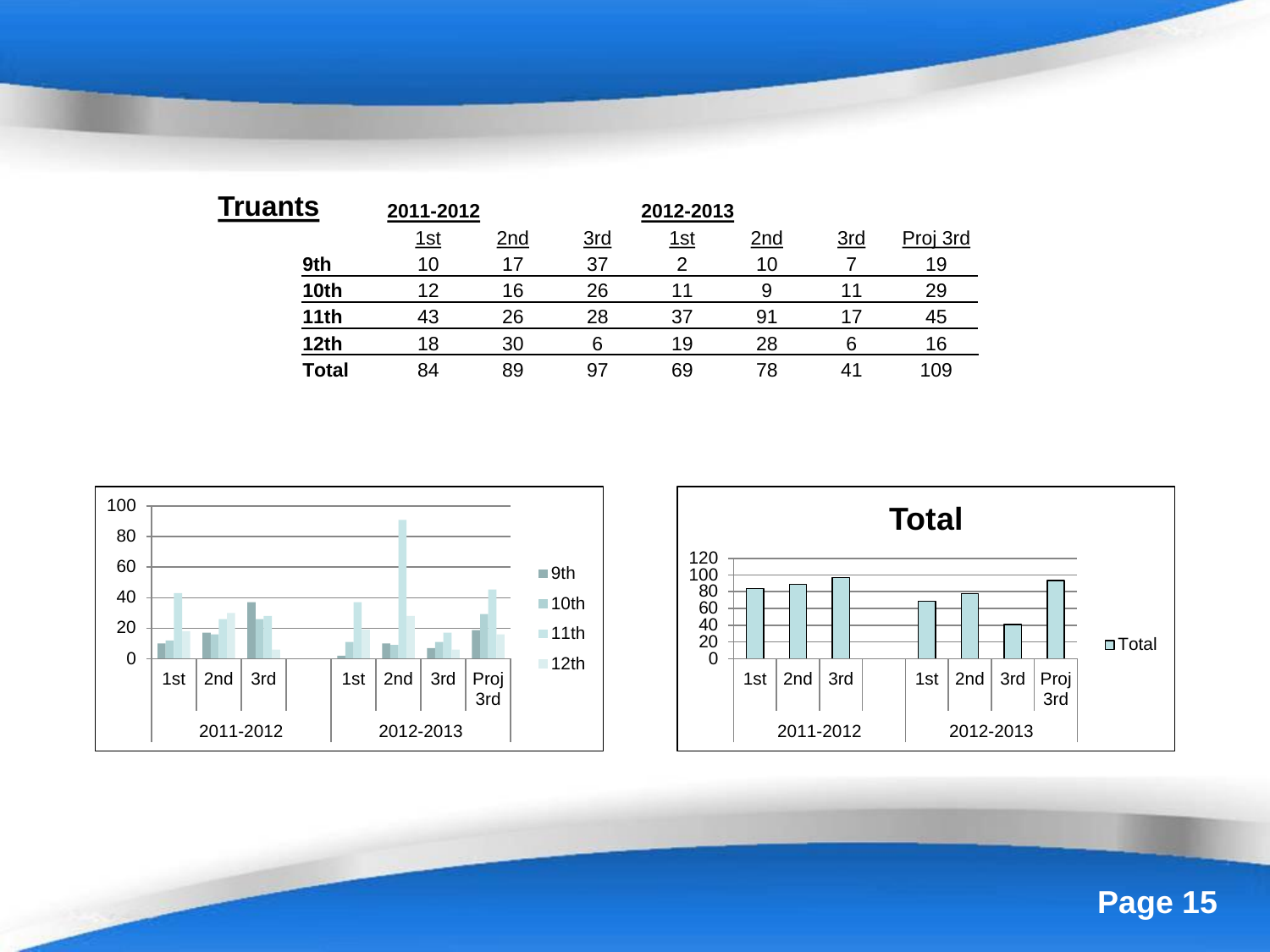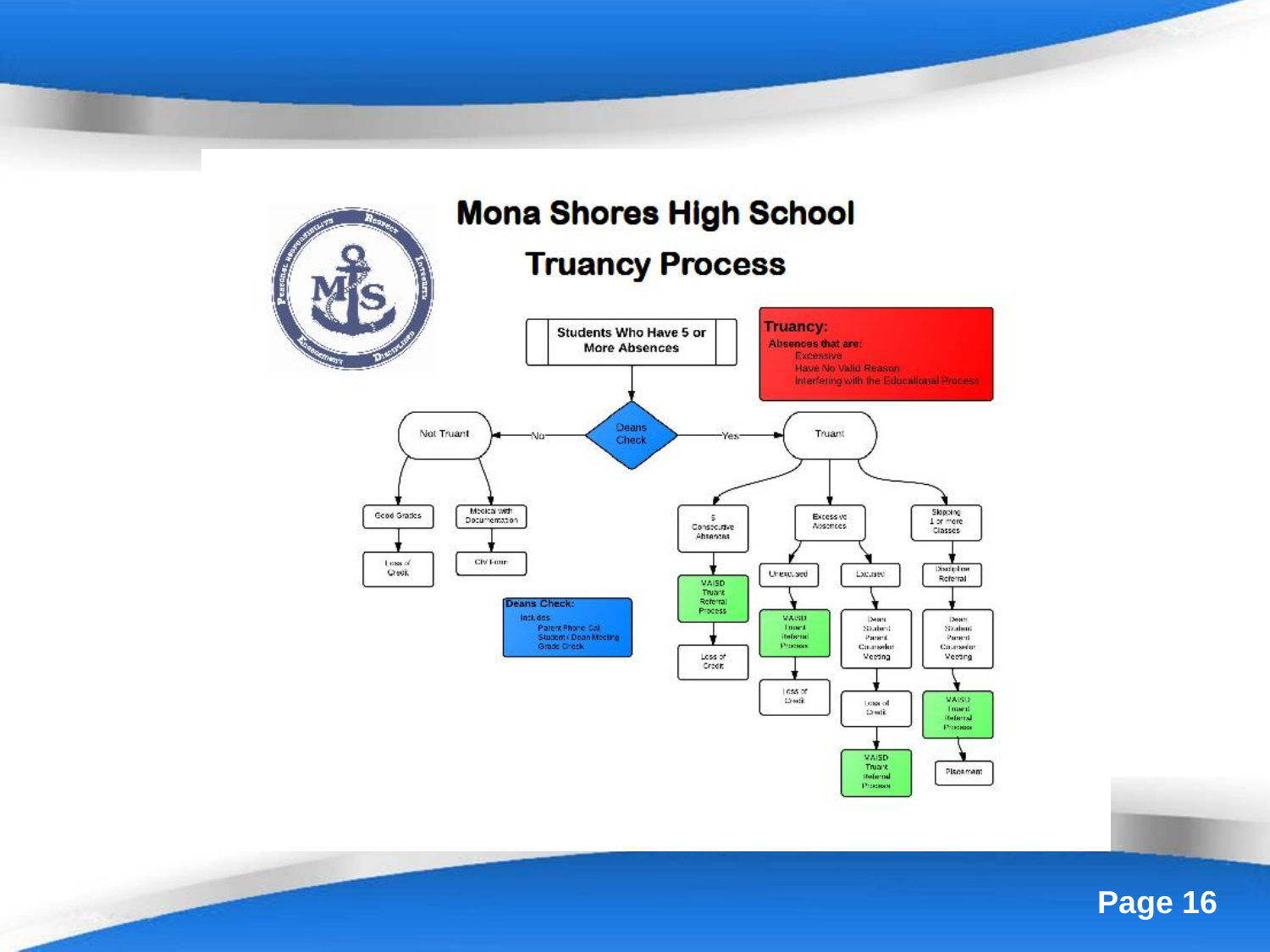

# **PRIDE Pass Acknowledgement Program**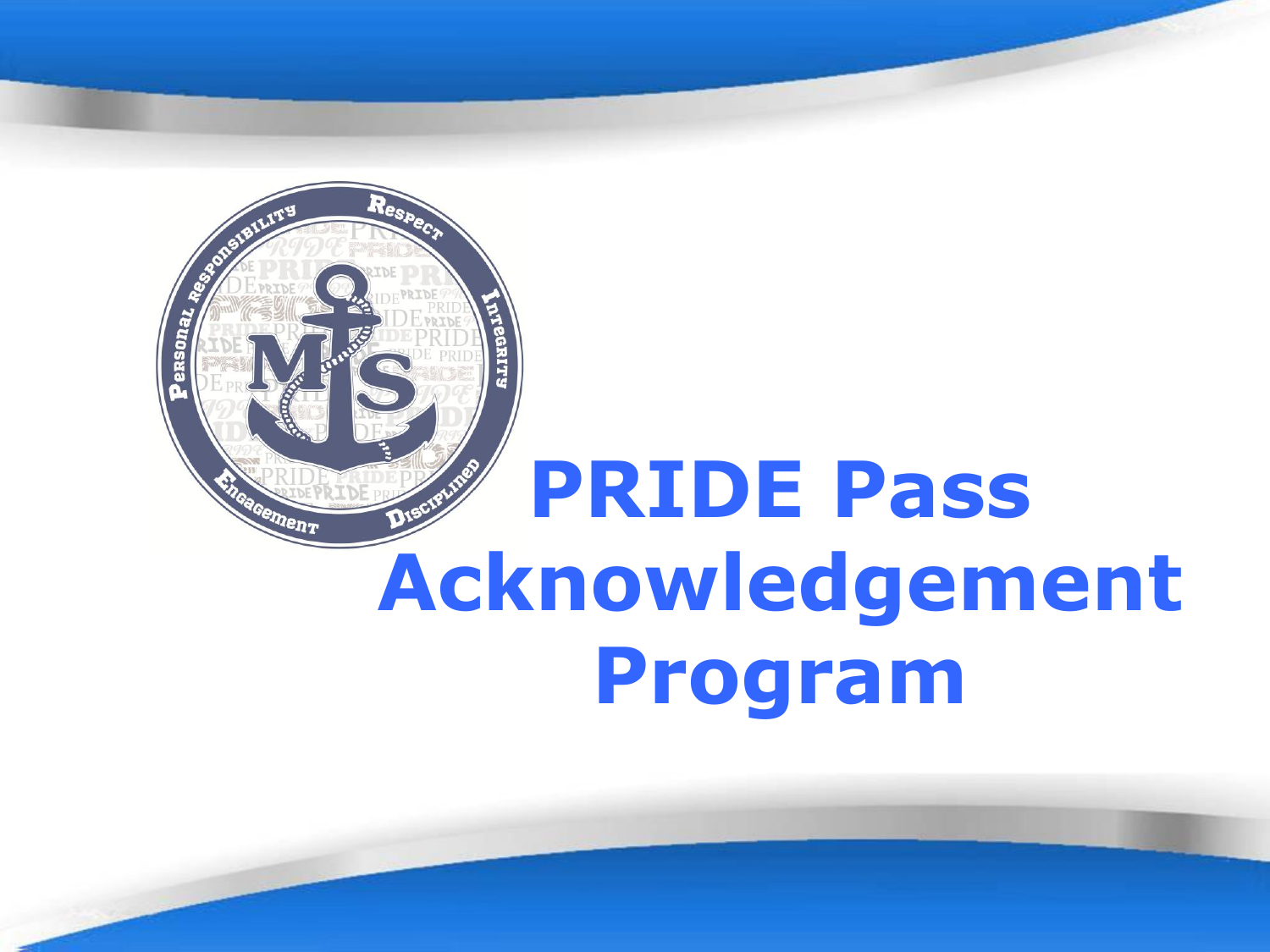# Consider the following examples:

- You wear a new outfit to work and receive a lot of compliments; you wear the outfit more often.
- A group of girls stop to talk to your teenage son when he takes the dog for a walk in the park; your son walks the dog more frequently.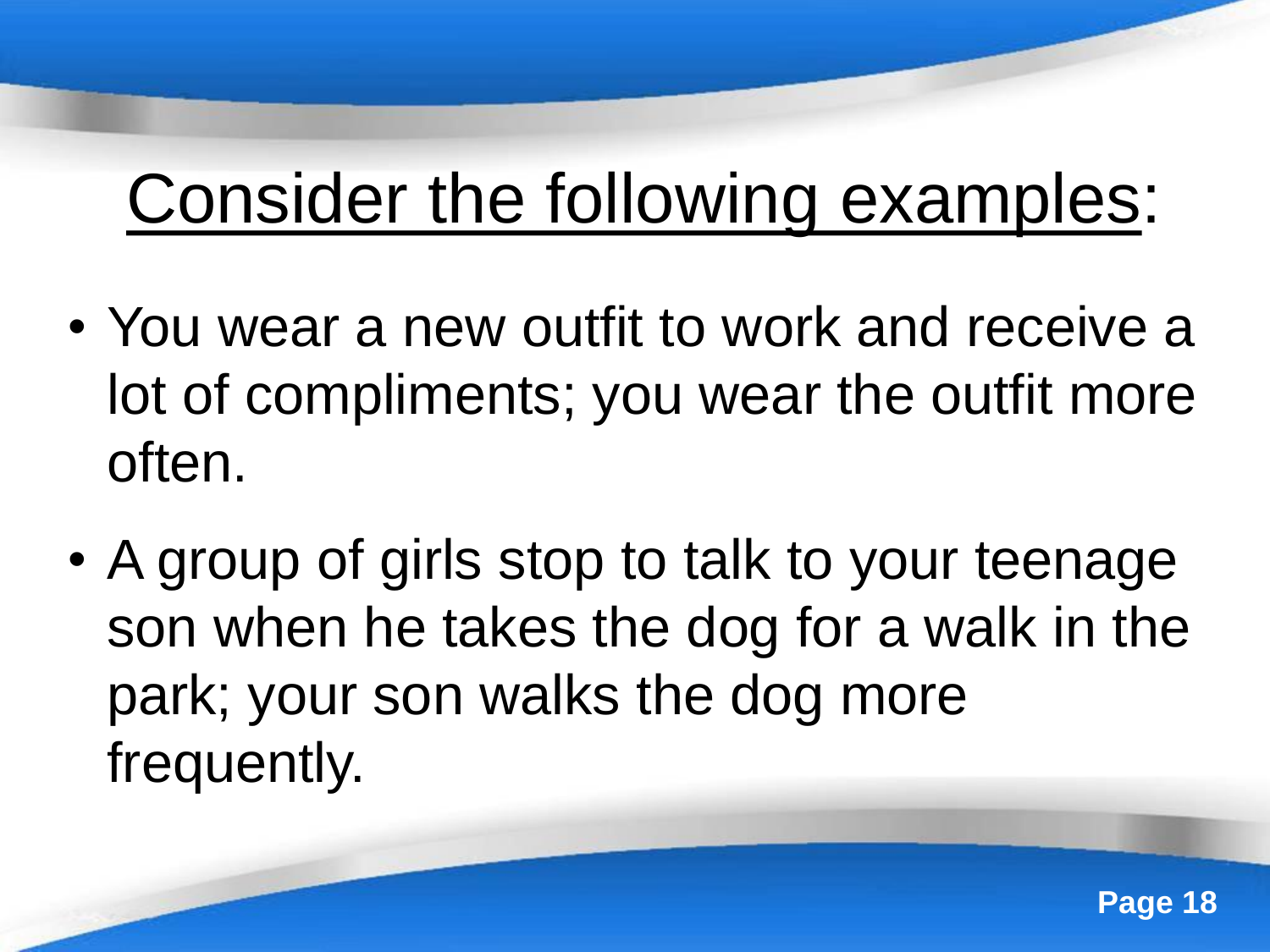### **Why Use Acknowledgements at MSHS?**

- Encourages school-wide behaviors to be displayed in the future
- Improves our school climate
- Creates positive interactions and rapport with students
- Overall, we earn time back to teach and keep kids in the classroom where they can learn from us!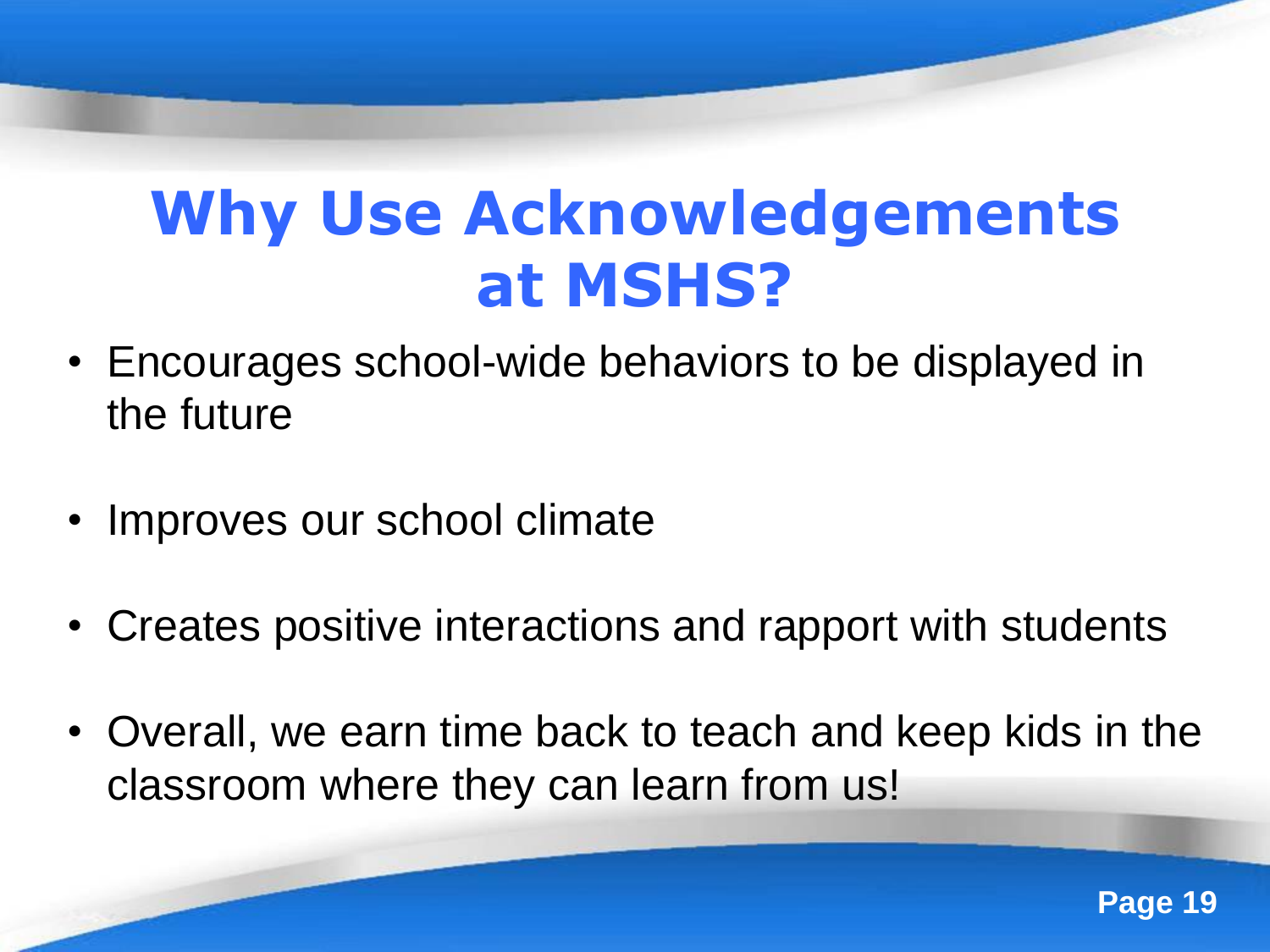### **How are students acknowledged?**

• Staff members carry PRIDE passes in their badge holder.

| <b>PRIDE Pass</b>  | Thank you for taking<br><b>PRIDE</b> today! |
|--------------------|---------------------------------------------|
|                    | Name:                                       |
|                    | Grade:                                      |
| I showed PRIDE by: |                                             |
| <b>Staff Name:</b> |                                             |

- When they see a student go 'above and beyond', they verbally acknowledge the behavior while referring to one or more of the PRIDE expectations.
- Students place the passes in one of two gradeappropriate boxes.

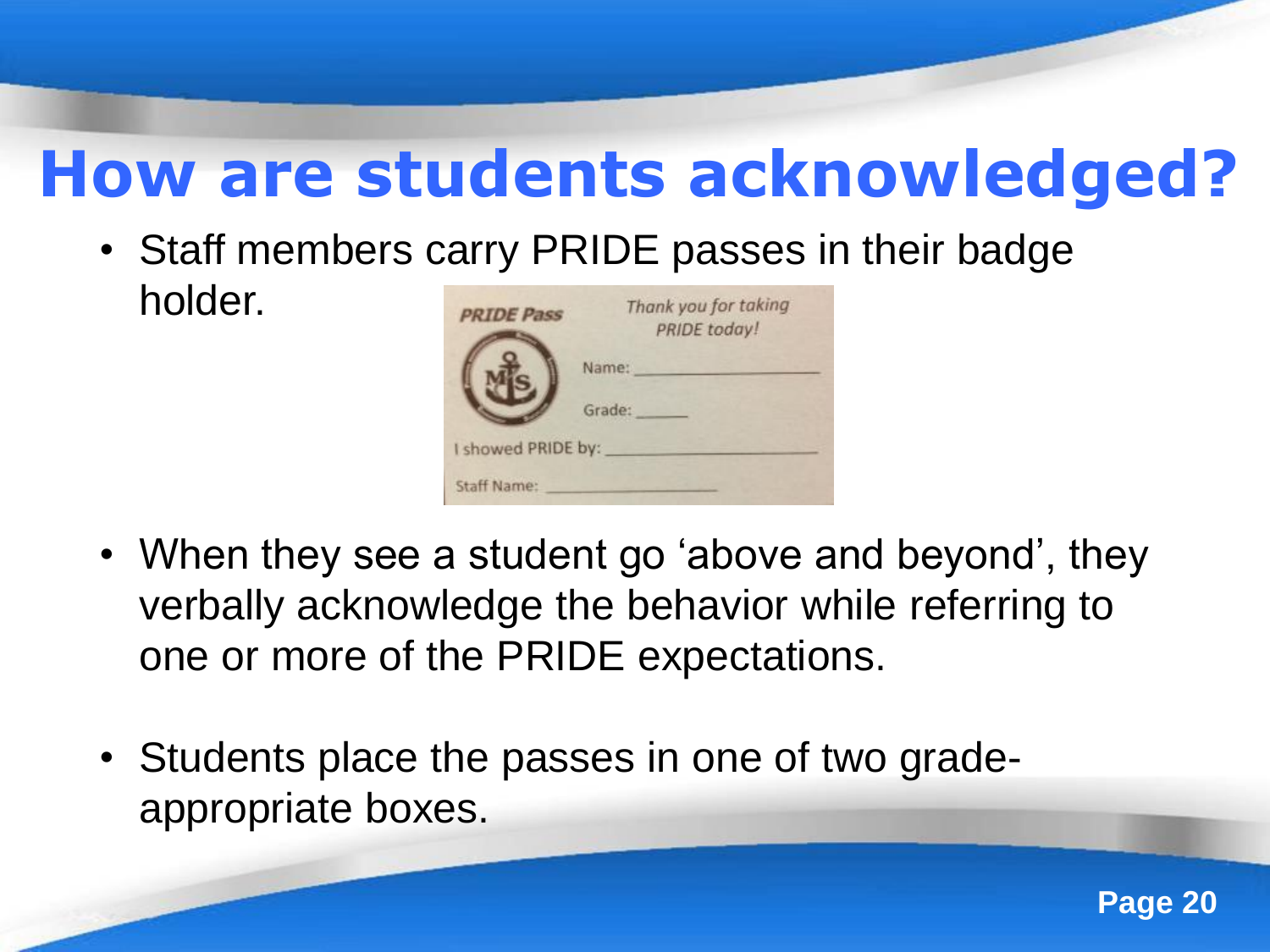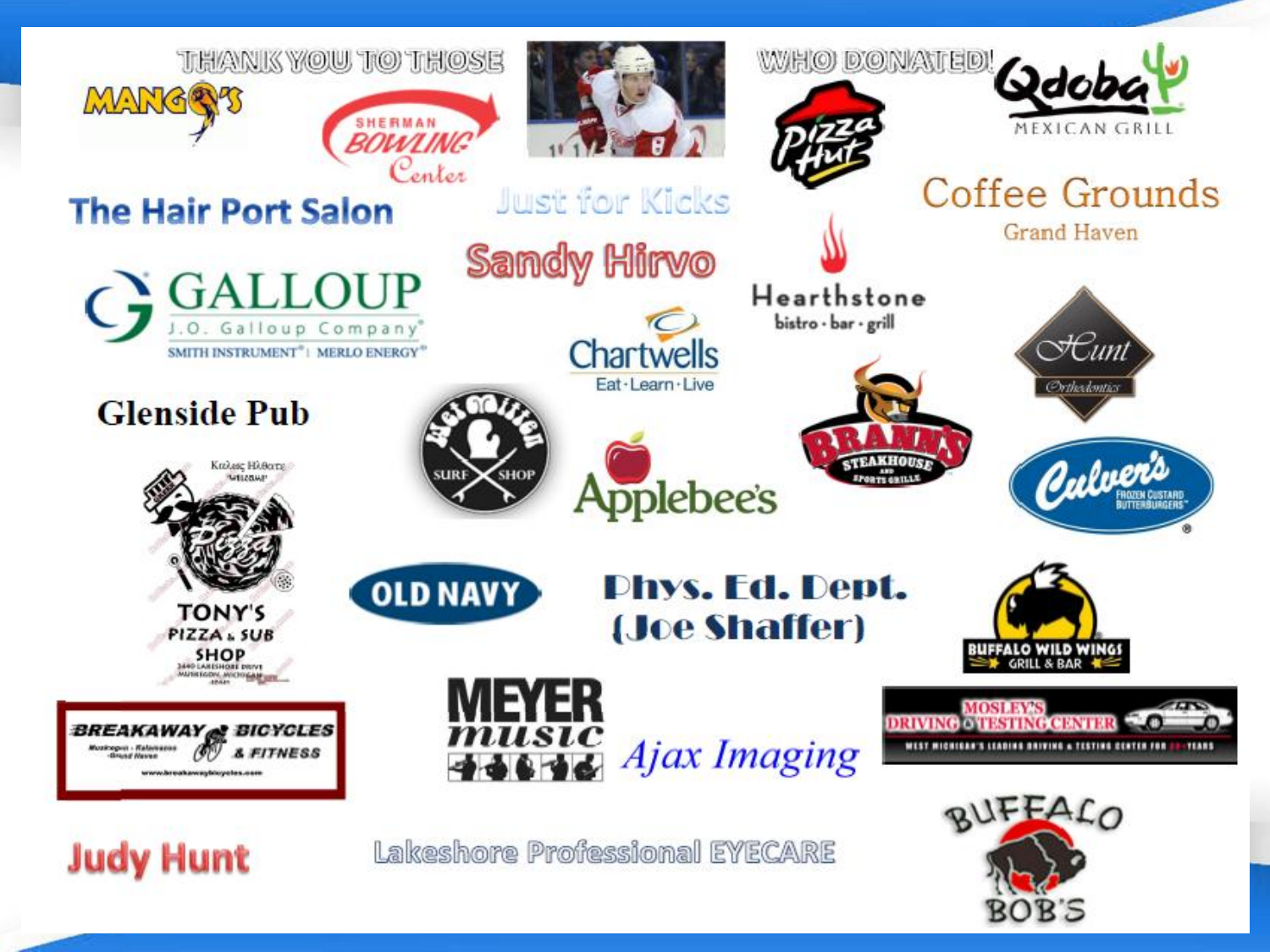# **Staff Comments**

Teacher – "we have the nicest kids…this has been my best school year ever"

Teacher – "you know there are a lot of initiatives that I don"t always agree with, but this Sailor PRIDE work, I completely support"

Administrative Comment – "there have been fewer major discipline issues this year, I feel in large part due to our PRIDE initiative"